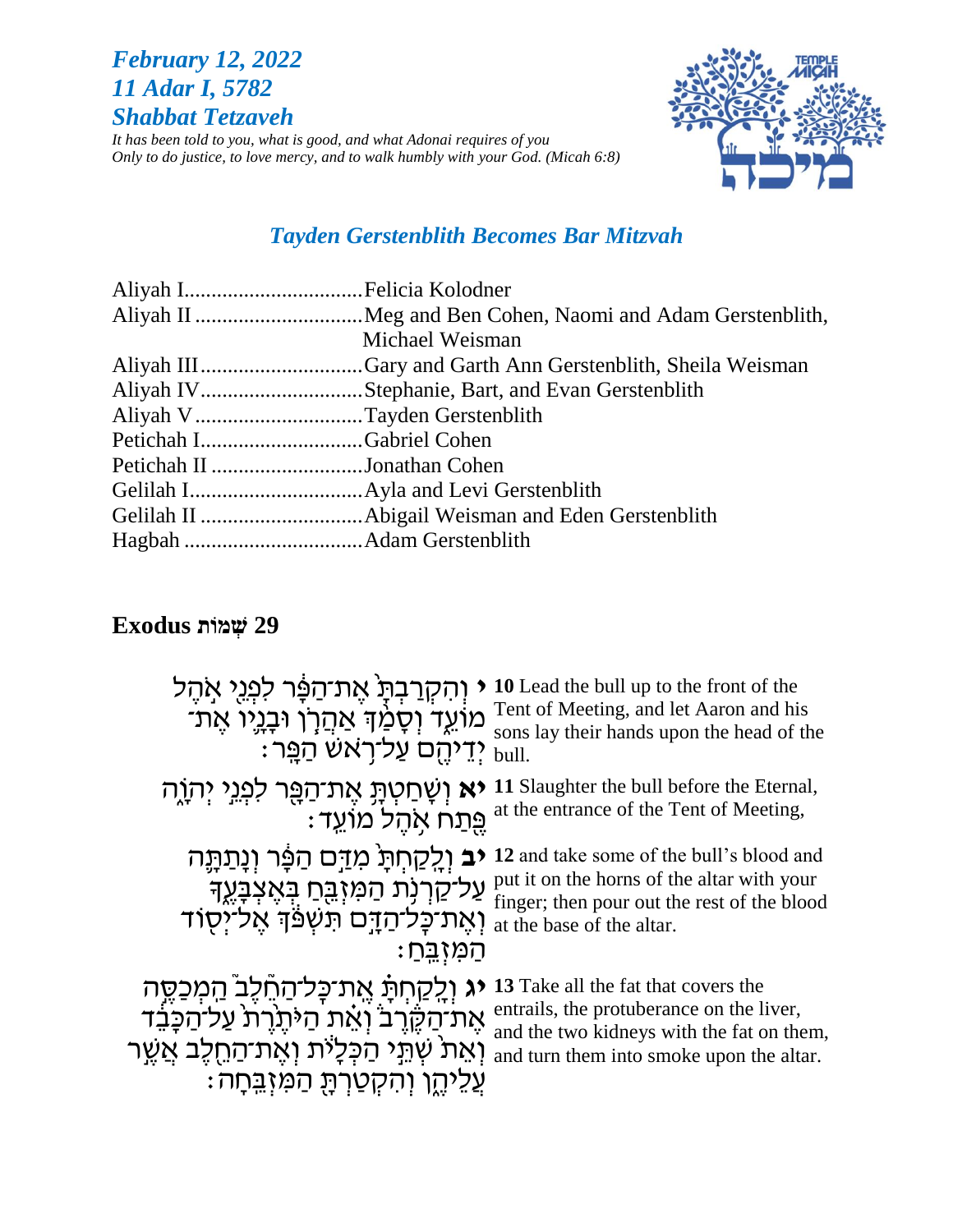**יד** וְאֶת־בְּשֵׂר הַפָּר וְאֶת־עֹרָוֹ 14 The rest of the flesh of the bull, its וְ אֶ ת־פִ רְ ׁשָּ֔ ֹו תִ שְ ר ֹ֣ ף ב א ָּ֔ ׁש מִ חֵ֖ ּוץ hide, and its dung shall be put to the fire : לַמַּחֲנֶה חַטָּאת הִוּא outside the camp; it is a purgation יִל הָאֶחָד תִּקֶח וְסָ*ׂמְכֹוּ* i5 Next take the one ram, and let Aaron אַהֲלָךְ וּבְגְיוֹ אֶת־יְדֵיהֶם עַל־רָאֹשׁ and his sons lay their hands upon the : הַאַיל ram's head. **ֿטז** וְשָׁחַטְתָּ אֶת־הָאֱיל וְלֵקַחְתָּ its blood : אֶת־דָּמוֹ וְזָרַקְתָּ עַל־הַמִּזְבֻּחַ סָבִיבּ and dash it against all sides of the altar. יָאָת־הָאֲיל תְּנַתֵּחַ לִנְתָחָיו 17 Cut up the ram into sections, wash its וְרָחַצְרָקָ קִרְבּוֹ וּכְרָעָיו וְנָתַרְתָ<br>וְרָחַצְרָקָ קִרְבּוֹ וֹכְרָעָיו וְנָתַרְתָ . עַל־נְתַחְיו וְעַל־רֹאשִׁו quarters and its head. **יח וְהִקְטַרְהָּ אֶת־כְּל־הָאַיִּל** $\blacksquare$  all of the ram into smoke upon הַמְזְבָּחָה עֲלָה הָוֹא לַיהוֹה בְיחַ the altar. It is a burnt offering to the<br>Fternal a pleasing odor, an offering  $\vdots$ נִיחוֹם אַשֶּׁה לַיהוָה הִוּא $\vdots$  fire to the Eternal. Eternal, a pleasing odor, an offering by י**ט וְ**לֵקַחְתָּ אֶת הָאַיל הַשֵּׁגֵי וְסָמַ<sup>ּ</sup> וְדָּם 19 Then take the other ram, and let Aaron אַהַרְן וּבָגְיו אֶת־יְדֵיהֶם עַל־רָאש ּהָאֲיל and his sons lay their hands upon the ram's head. **וֹ 20** Slaughter the ram, and take some of פּ וְשֶׁחַטְתָּ אֶת־הָאַ֫יל וְלָקַחְתָּ מִדָּמוֹ its blood and put it on the ridge of<br>Aaron's right ear and on the ridges (יְנְתַרְּתָּה עֲלֹ־רְיְנוּ הְ אֹיֶן אַהֲרֹן עֲל־תְּנוּךְ אָזֶן בְּנָיוֹ הַיְמְנִית sons' right ears, and on the thumbs of וְעַל־בָּהֶן יָדָם הַיְמָנִית וְעַל־בָּהֶן their right hands, and on the big toes of ַרַגְלֻם הַיְּמָגֶית וְזָרַקְתָּ אֶת־הַדֶּם : על־המּזִבּח סביב Aaron's right ear and on the ridges of his their right feet; and dash the rest of the blood against every side of the altar round about. **כא** וְלָקַחְתָּׂ מִן־הַדָּם אֲשֶר 21 Take some of the blood that is on the ַעֲל־הַמִּזְבֶּ֫הַ וּמִשֵׁמֵן הַמִּשְׁחָה וִהִזֵּיתָ ַעֲל־אַהֲרןָ וְעַל־בְּנֶדָיו וְעַל־בָּנֵיו וְעַל־ בִגְדֵי בָנָיו אִתָּוֹ וְקָדַשׁ הוּא<sup>ָ</sup> וּבְגַדַיו וּבַנֵיו וּבִגְדֵי בָנֻיו אִתְּוֹ: altar and some of the anointing oil and sprinkle upon Aaron and his vestments, and also upon his sons and his sons' vestments. Thus shall he and his vestments be holy, as well as his sons and his sons' vestments. **כב** וְלַקַחְתָּ מְוְ־הָאֲיִל הַחֱלֶב וְהָאַלְיָה וְאֶת־הַחֵלֶב| הַמְכַסֶּה he two kidneys with the fat on them— אֶת־הַקֶּ֫רֶב וְאֶת יֹתֶנֶרת הַכָּבֵד וְאֵת l ْשְׁרֵי הַכְּלָיֹת וְאֶת־הַחֵלֶּב אֲשֶר and the right thigh; for this is a ram of ְעֲלֵיהֶׁן וְאֶת שְׁוֹק הַיָּמֶין כֵּי אֱיל **22** You shall take from the ram the fat parts—the broad tail, the fat that covers the entrails, the protuberance on the liver, ordination.

: מלאים הוּא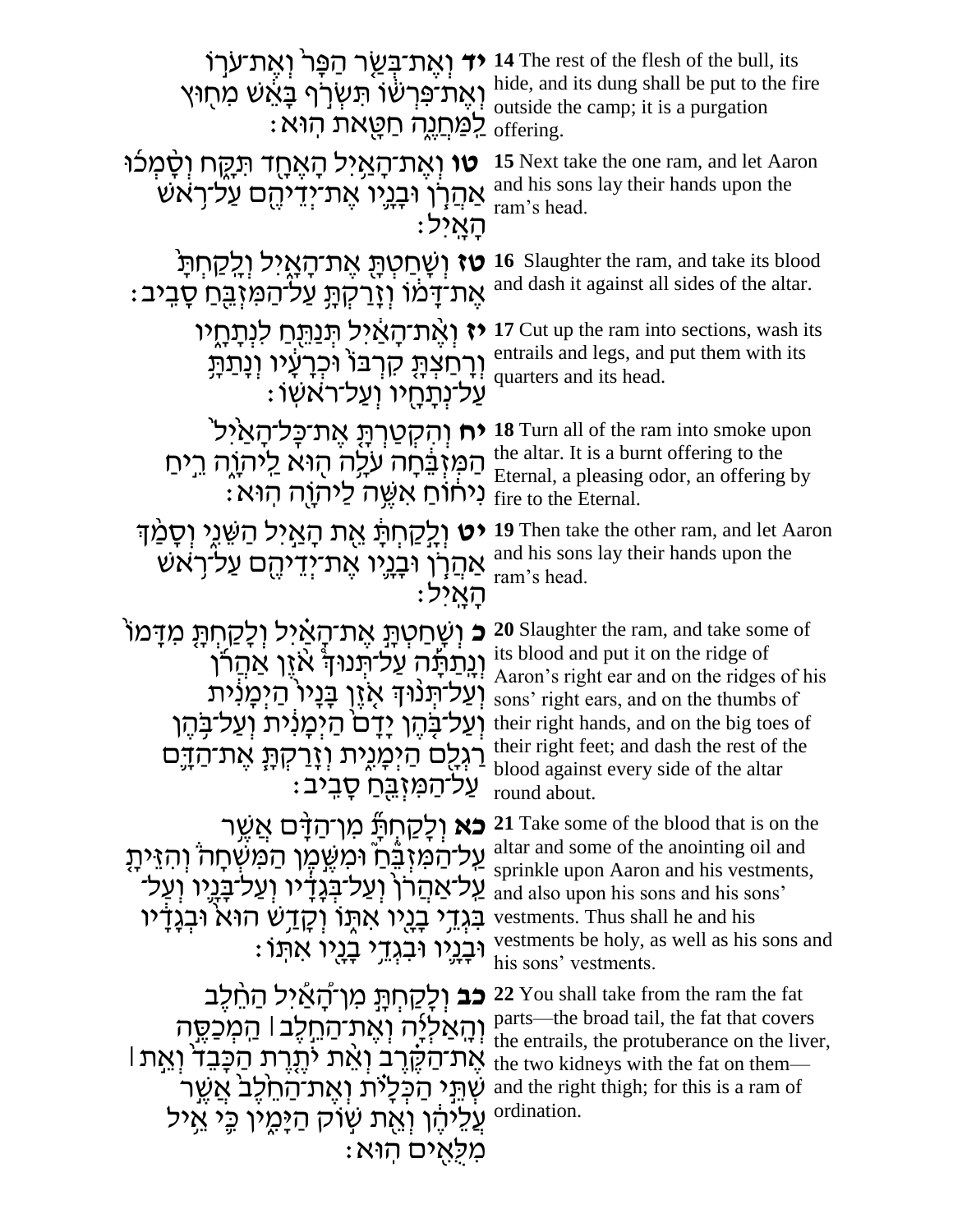| <b>כג</b> וְכִכֵּר לֶחֶם אַחַת וְחַלֵּת לֵחֶם<br>שֶׁמֶּן אַחֻת וְרָקִיק אֶחֱד מִסַּלֹ<br>ּהַמַּצֹּוֹת אֲשֶׁר לְפְגֵי יִהְוֶה:                                                                        | 23 Add one flat loaf of bread, one cake of<br>oil bread, and one wafer, from the basket<br>of unleavened bread that is before the<br>Eternal.                                                                                                          |
|------------------------------------------------------------------------------------------------------------------------------------------------------------------------------------------------------|--------------------------------------------------------------------------------------------------------------------------------------------------------------------------------------------------------------------------------------------------------|
| <b>כד</b> וְשַׂמְתָּ הַכֹּל עֲל כַּפֵּי אַהֲרֹן וְעַל<br>כַּפֵּי בָגֶיו וְהֵנַפְתָּ אֹתֶם תִּנוּמָה לִמְגֵי<br>יִהְוַה:                                                                              | 24 Place all these on the palms of Aaron<br>and his sons, and offer them as an<br>elevation offering before the Eternal.                                                                                                                               |
| <b>כה</b> וִלָקַחִתָּ אתָם מִיָּדָם וִהִקְטַרְתָּ<br>הַמִּזְבֻּחָה עַל־הָעָלֶה לְרֵיחַ ניחוֹחַ<br>ַלְפְגֵי יִהְוָה אָשֶׁה הְוּא לַיהוָה                                                              | 25 Take them from their hands and turn<br>them into smoke upon the altar with the<br>burnt offering, as a pleasing odor before<br>the Eternal; it is an offering by fire to the<br>Eternal.                                                            |
| <b>כו</b> וְלָקַחִתָּ אֵת־הֵחָזָה מֵאֵיל<br>המִלָּאים אֲשֶׁר לְאַהֲרֹן וְהֵנַפְתָּ אתֶוֹ<br>ּתְּנוּפֵה לִפְגֵי יִהְוֶה וְהָיָה לְךָּ לְמָנֶה :                                                       | 26 Then take the breast of Aaron's ram of<br>ordination and offer it as an elevation<br>offering before the Eternal; it shall be<br>your portion.                                                                                                      |
| <b>ֹכֹז</b> וְקִדַּשְׁתַּٗ אֱת חֲזֶה הַתְּנוּבָּ֫ה וְאֵת<br>ֹשָׁוֹק הַתְּרוּכֶ <i>וֹה אֲשֶׁר הוּנַף וַאֲשֶׁר</i><br>הורם מאיל המלאים מאשר<br>ּלְאַהַרְן וּמֵאֲשֱר לְבָנֵיו                           | 27 You shall consecrate the breast that<br>was offered as an elevation offering and<br>the thigh that was offered as a gift<br>offering from the ram of ordination—<br>from that which was Aaron's and from<br>that which was his sons'—               |
| <b>כח</b> וְהָיָה לְאַהֲרו וּלִבְנָיו לִחָק־עוֹלָם<br>מֵאֵת בִּגֵי יִשְׂרָאֵל כִּי תְרוּמֶה הֶוּא<br>וּתִרוּמָۢה יִהְיָּה מֶאֱת בְּנֵי־יִשְׂרָאֵל ׁ<br>מִזִּבְחֵי שַׁלְמֵיהֶם תְּרוּמָתָם לַיּהוָה : | 28 and those parts shall be a due for all<br>time from the Israelites to Aaron and his<br>descendants. For they are a gift; and so<br>shall they be a gift from the Israelites,<br>their gift to the Eternal out of their<br>sacrifices of well-being. |
| <b>כט</b> וּבגְדֵי הַקָּדֶשׂ אֲשֶר לְאַהֲרֹן יִהְיָוּ<br>לְבָנֶיו אַחֲרֶיו לְמָשְׁחָה בָהֶם<br>וּלְמַלֵא־בֵם אֵת־יַדַם:                                                                              | 29 The sacral vestments of Aaron shall<br>pass on to his sons after him, for them to<br>be anointed and ordained in.                                                                                                                                   |
| ל שִׁבְעַת יָמִים ילְבָּשֶׁם הַכּהֵן<br>תַּחְתָּיו מִבְּגֶיו אֲשֶׁר יָבָא אֶל־אָהֶל<br>: מוֹעֵד לְשָׁרֵת בַּקְדֵש                                                                                    | 30 He among his sons who becomes<br>priest in his stead, who enters the Tent of<br>Meeting to officiate within the sanctuary,<br>shall wear them seven days.                                                                                           |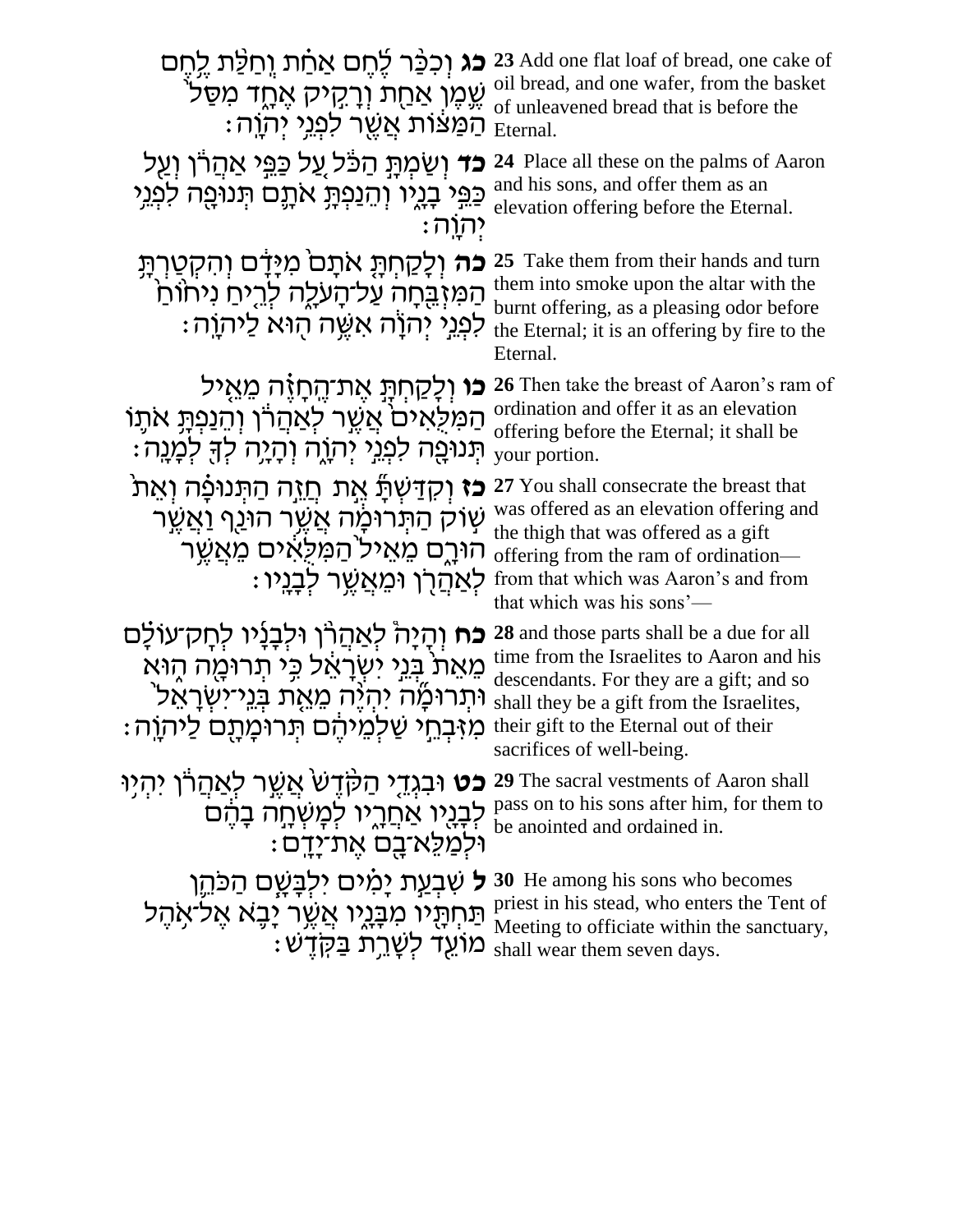## **Haftarah for Tetzaveh: Jeremiah 22:13-16**

In Parashat Tetzaveh, Aaron is appointed high priest. The Torah goes into significant detail on the clothes that the priests are meant to wear, as well as the different rituals of offerings to God. Today, we have no temple, and thus our behavior is of utmost importance. In Jeremiah 22, which we at Temple Micah also read during Elul, the month preceding the High Holy Days, we consider righteous and just actions, and their pathway to relationship with the Eternal.

| <b>יג</b> הָוֹי בֹּנֶה בֵיתוֹ בְּלֹא־צֶדֶק<br>וַעֲלִיּוֹתָיוֹ בְּלָא מִשְׁפֵּט בְּרֵעֵהוּ יַעֲבָד<br>חִנָּם וּפֹעֲלָוֹ לָא יִתֶּוֹ־לִוּ :  | 13 Ha! One who builds their house<br>without righteousness and their upper<br>chambers without justice, who makes<br>their fellow work without pay and does<br>not give them their wages, |
|--------------------------------------------------------------------------------------------------------------------------------------------|-------------------------------------------------------------------------------------------------------------------------------------------------------------------------------------------|
| <b>יד</b> הָאמֵר אֱבְנֶה־לִי בֵּית מִדּוֹת<br>וַעֲליֻוּת מְרִוָּחֶים וְקֶרַע לוֹ חַלוֹנָי<br>וִּסָׁפְוּן בָּאֲרֵז וּמָשְׂוֹחַ בַּשָּׁשַׁר: | 14 Who thinks: I will build me a vast<br>palace with spacious upper chambers,<br>provided with windows, paneled in cedar,<br>painted with vermilion!                                      |
| <b>טו</b> הַתִּמְ לֹךְ כִּי אַתָּה מְתַחֲרֵה<br>בָאֱרֶז אָבִ֫יךָ הַלְוֹא אָבַל וְשָׁיָׂרֶה<br>וְעָשֶׁה מִשְׁפָּט וּצְדָקָה אֶז טְוֹב לוֹ:  | 15 Do you think you are more a king<br>because you compete in cedar? Your<br>father ate and drank and dispensed justice<br>and equity-Then all went well with<br>him.                     |
| <b>ַטז</b> ּ דֶּךְ דִּין־עָנֵי וְאֶבְיָוֹן אֶז טֶוֹב<br>ּהֲלוֹא־הֶיא הַדַּעַת אתָי נְאֻם־יִהְוֶה :                                         | <b>16</b> He upheld the rights of the poor and<br>needy—Then all was well. That is truly<br>heeding Me —declares the Eternal.                                                             |

#### **Siman Tov**

Siman tov umazal tov umazal tov v'siman tov Y'hei lanu, ul'chol Yisrael.

ּסִימַן טוֹב וּמַזַּל טוֹב. וּמַזַּל טוֹב וְסִימַן טוֹב. יְהֵא לָנוּ. וּלְכַל יְשְׂרָאֱל.

It is a good and lucky sign for us and all Israel!